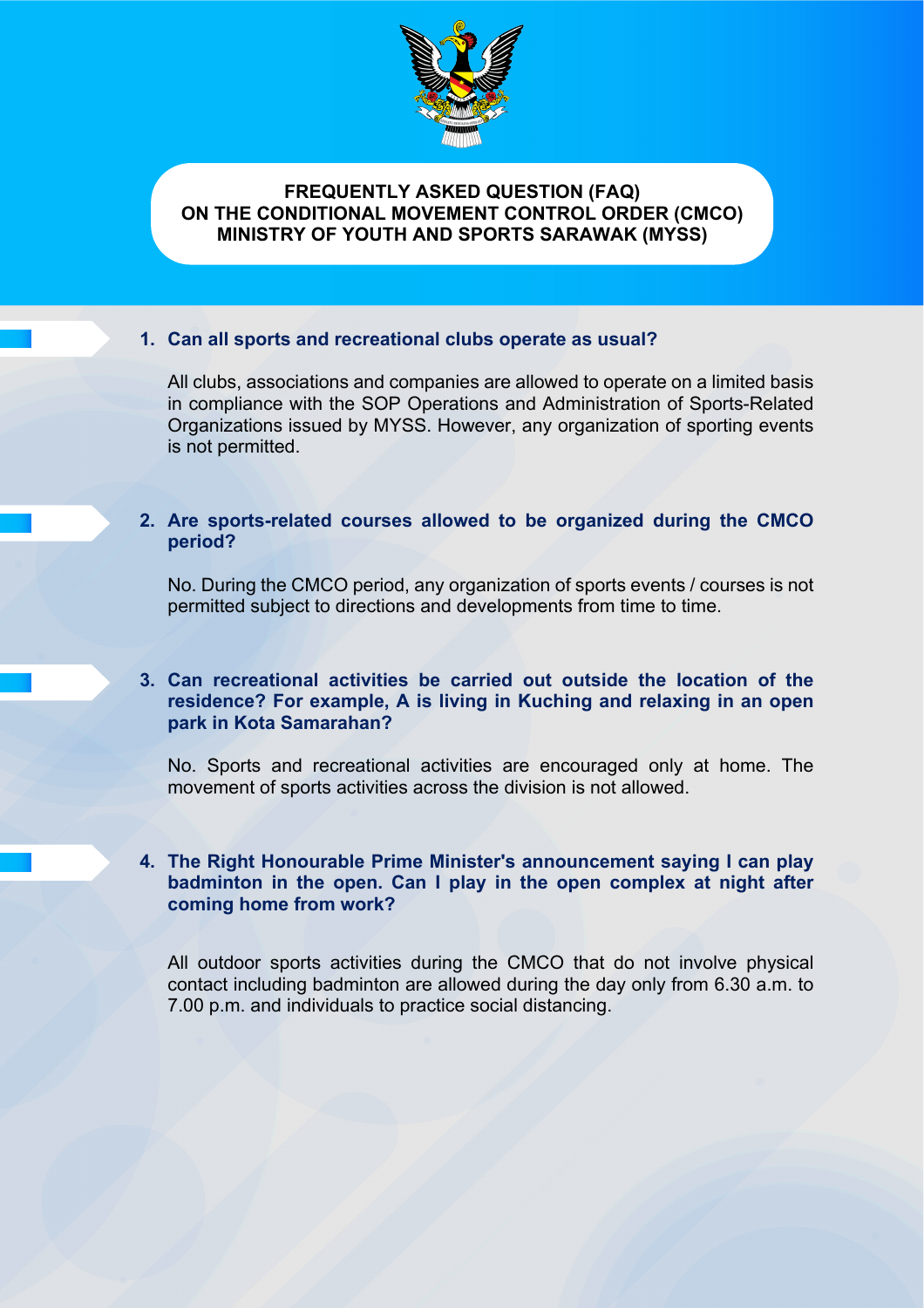#### **5. Is the use of badminton halls within the condominium area allowed?**

No. All types of indoor sports activities are included in the List of Prohibited Activities published by Malaysia National Security Council (MNSC). However, it is advisable to play badminton in the open court.

## **6. Can I use sports / recreational equipment provided in the open, public recreational parks for sports / recreation?**

Yes. However, the user must ensure that the equipment is clean and safe to use. Users also need to practice 1-meter social distancing with others in the area.

## **7. Our company is a sports event organizer and depends on the organization of events as a source of income. Based on MYYS's criteria of allowing for individual and outdoor sports, can we organize events on a smaller scale?**

No. All types of sports events are either contested or not, are not allowed during the CMOC period.

# **8. Based on the SOP issued by MYYS, I can play in the public parks and public parks near my home. However, the local authorities did not allow me to do so. Whose instructions / decisions should I obey?**

The implementation of the MYYS SOP is subject to the government's permanent directives, the Prevention and Control of Infectious Diseases Act 1988 [Act 342], other directives from the National Security Council (MKN) and the Ministry of Health Malaysia (MOH) from time to time and regulations of Local Authorities. Rules and regulation by local authorities are a priority and should be obeyed by the local community.

# **9. I want to go to the lake for jogging and light exercise. Can I bring all four of my family members with me in the car to the park?**

Yes. Recreational activities in open lake parks are permitted in accordance with the permitted capacity. Each individual is responsible for complying with the Covid-19 Prevention SOP issued by the Ministry of Health (MOH) which includes ensuring at least one (1) meter of social distancing and personal hygiene during personal activities.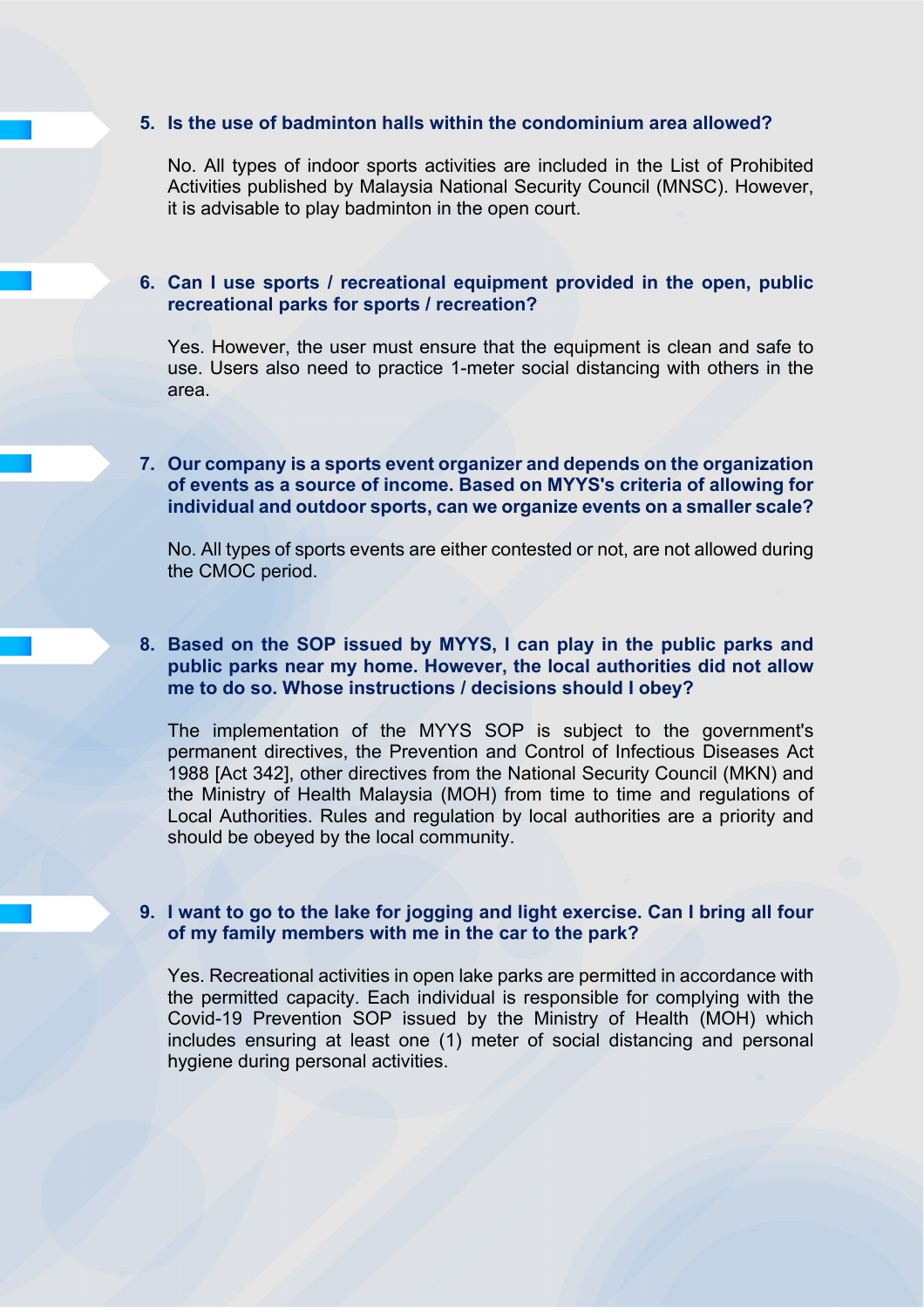## **10.Upon arriving at the lake park, I noticed that there were already many visitors doing sports and leisure activities there. Do I need to continue my desire to exercise there?**

Yes. Although sporting activities are permitted during the CMCO, individuals are required to comply with the Covid-19 Prevention SOP issued by the Ministry of Health (MOH) which includes ensuring at least one (1) meter of social distancing and personal hygiene. In this regard, it is recommended that such activities be carried out in any area of the lake without a large group of visitors in order for social distancing to be maintained.

## **11.Can I take the kids to a playground located in our residential park?**

Yes. Outdoor recreational activities are permitted, and individuals are responsible for complying with the COVID-19 Prevention SOP issued by the Ministry of Health (MOH) which includes ensuring at least one (1) meter of social distancing and personal hygiene.

# **12.My neighbour of about eight (8) people invited me to do aerobics activities in the open space near the village hall in our village. Am I allowed to do that?**

Yes. Outdoor sports activities of not more than ten (10) individuals at a time. The aerobics activities only involve the local community and each individual is responsible for complying with the COVID-19 Prevention SOP issued by the Ministry of Health (MOH) including ensuring at least one meter social distancing and personal hygiene.

# **13.I am an avid sports fan and intend to do an 80km bike ride to maintain my stamina. Can I do that?**

Yes. However, sports and recreational activities such as cycling are only allowed within the division.

# **14.Can my friends and I play skateboarding at Skate Park located in a park near our house**?

Yes. Recreational activities involving extreme sports such as skateboarding, inline skating and the like are also permitted throughout the CMCO provided that they are played in sports facilities and open areas and do not exceed ten (10) individuals at a time and no sharing of equipment.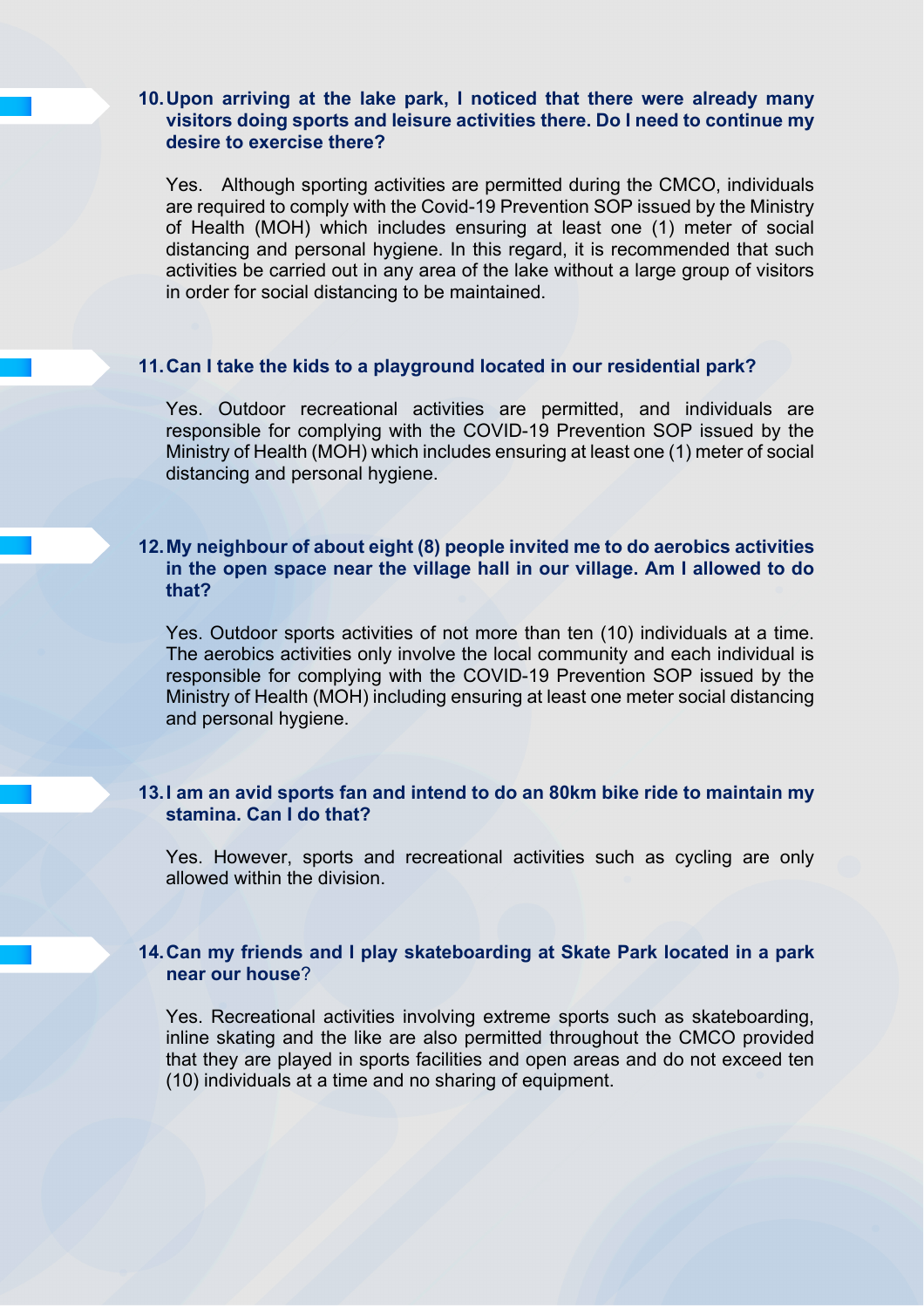## **15.Football sports are included in the list of prohibitions issued by the National Security Council (MKN). What if I just want to play on my own with my neighbours?**

Yes. Although football is a part of the prohibition sport because it involves direct contact, it is permissible to play only at leisure and without contact between players including ball juggling. However, social distancing of at least one (1) meter should be practiced among players and not more than ten (10) individuals at a time.

#### **16.Through my review, wall climbing is permitted. In this regard, I intend to climb the artificial wall of the extreme park located in a mall near my home. Am I allowed to do that?**

No. Although extreme sports including wall climbing are permitted, use of indoor facilities is not permitted. It is only allowed to play in an open sports facility.

## **17.In my opinion, fishing is part of recreational sports. Can I fish in the river near my home?**

Yes. However, only recreational activities are allowed and are limited to the beach, riverbanks, tunnels, lakes, or wherever appropriate without the use of boats. Fishing activities in fishing ponds, commercial shrimp or any other area are prohibited. This permission is subject to current instructions and regulations issued by the Department of Fisheries Malaysia.

## **18.My recreational association intends to hold courses and classes related to rope knot in the open hall near our office. Are we allowed to do that?**

No. All forms of courses, seminars, classes and so on are included in the Prohibited Activities List.

# **19.I intend to play golf with a friend at a golf club located in another state. Am I allowed to do that?**

No. Each individual is subject to current directives issued by the National Security Council (MKN) including prohibition of traveling across the District/State/Country for no apparent reason.

**20.Can I invite my friends to play console games at home?**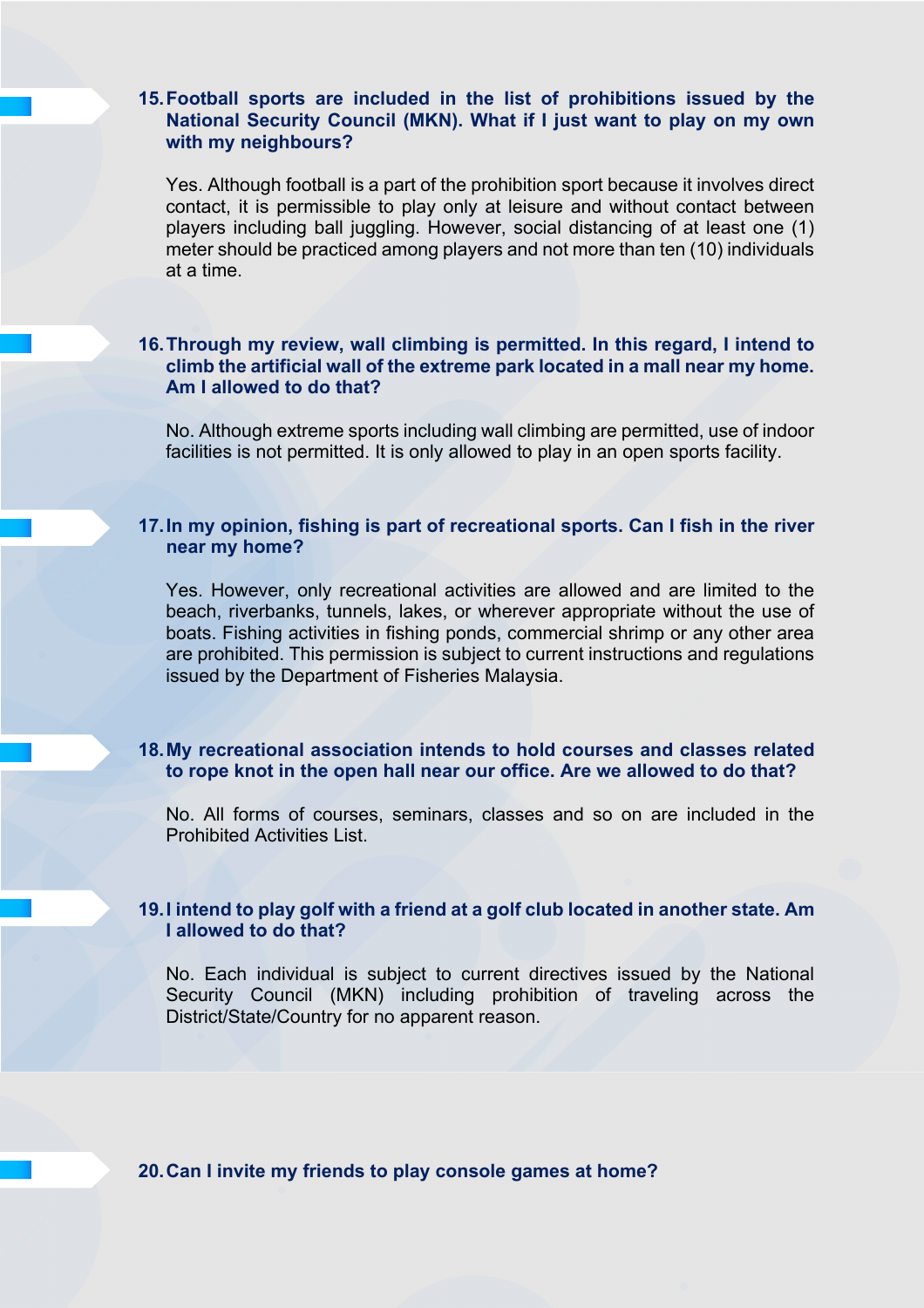No. Electronic Sports (E-Sports) are only allowed to play at their respective homes and are limited to the same family member or household member or online only.

# **21.I intend to spend the night camping with my friends in the nearby forest. Can I do that?**

No. Sports and recreational activities are limited during the day from 6.30 a.m. to 7.00 p.m. during the CMCO period

## **22.I am a motor sports enthusiast and would like to test my two (2) wheel drive in an open circuit?**

Yes. Motorcycles without racing are allowed and restricted to circuits and open tracks only.

#### **23.Can I stop by the supermarket to buy some kitchen utensils after completing a sporting activity in a lake park?**

Individuals are advised to return home after their activities and are not encouraged to visit other facilities such as convenience stores, restaurants and so on for hygiene and health reasons.

#### **24.I and some five (5) other friends including a private trainer intend to hold a fitness training session at a public lake using outdoor gym equipment such as monkey bars, punching bags and more. Am I allowed to do that?**

Yes. It is allowed for outdoor sports activities of not more than ten (10) individuals at a time. Each individual is responsible for complying with the Covid-19 Prevention SOP issued by the Ministry of Health (MOH) including ensuring social distancing of at least one (1) meter and personal hygiene.